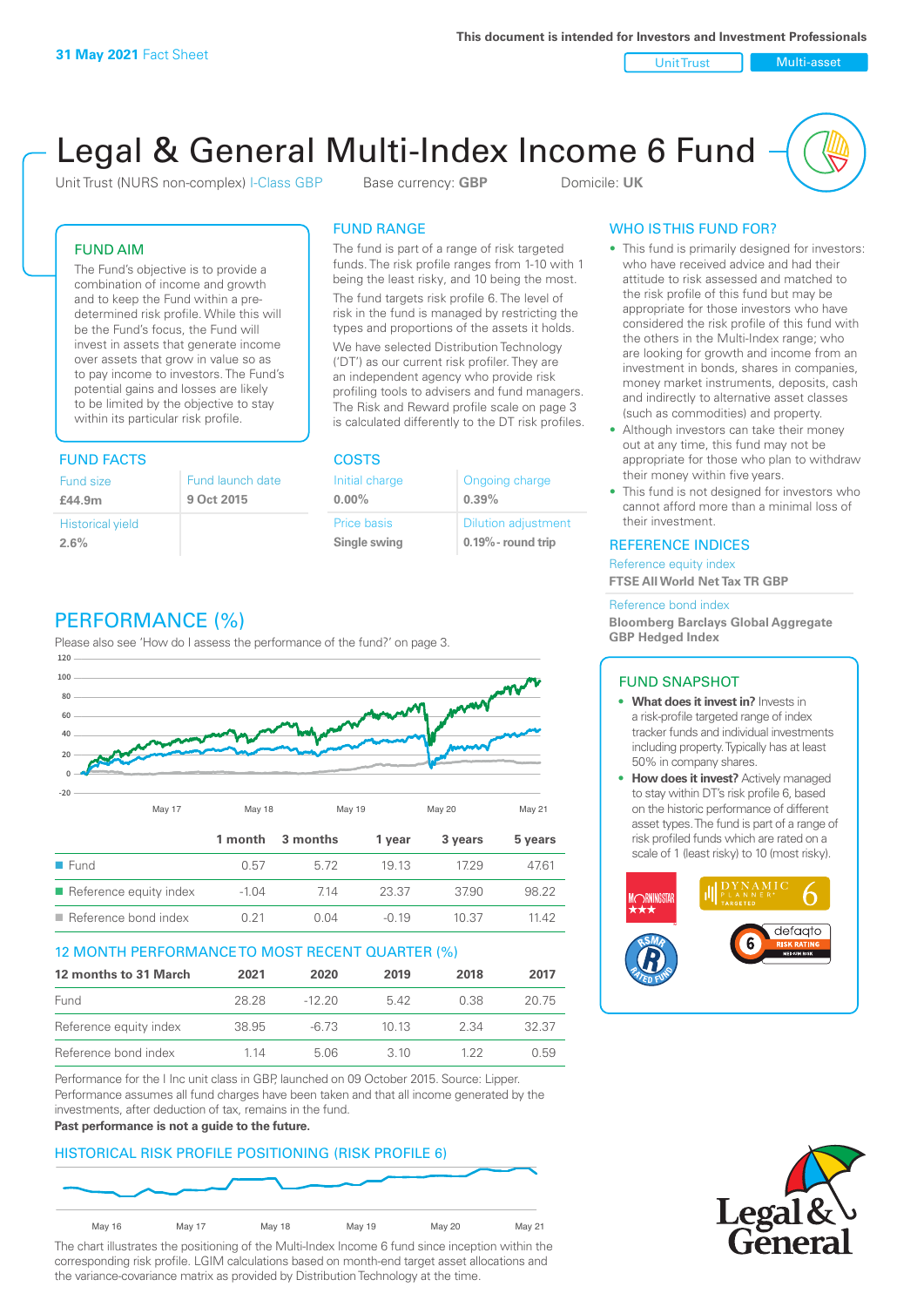### Legal & General Multi-Index Income 6 Fund

Unit Trust (NURS non-complex) I-Class GBP

### PORTFOLIO BREAKDOWN

All data source LGIM unless otherwise stated. Totals may not sum due to rounding.





### FUND MANAGERS

The fund managers have responsibility for managing the multi-index fund range. They are part of the Multi-Asset Funds (MAF) team in LGIM. This team focuses on designing and managing multi-asset funds that are tailored to match the specific objectives of various client types. The team sits within a wider Asset Allocation team which combines both depth of experience with a broad range of expertise from different fields, including fund management, investment consulting and risk management roles.

### TOP 10 HOLDINGS (%)

| L&G Quality Equity Dividends ESG Exclusions UK ETF               | 20.0 |
|------------------------------------------------------------------|------|
| L&G Quality Equity Dividends ESG Exclusions Europe ex UK ETF     | 8.0  |
| L&G US Index Trust                                               | 7.5  |
| <b>L&amp;G UK Index Trust</b>                                    | 7.0  |
| L&G Quality Equity Dividends ESG Exclusions Asia ex Japan ETF    | 7.0  |
| L&G High Income Trust                                            | 6.5  |
| L&G Emerging Markets Government Bond (Local Currency) Index Fund | 6.0  |
| L&G Global Emerging Markets Index Fund                           | 6.0  |
| L&G Emerging Markets Government Bond (US\$) Index Fund           | 5.3  |
| Global REITs Index Trust                                         | 4.0  |